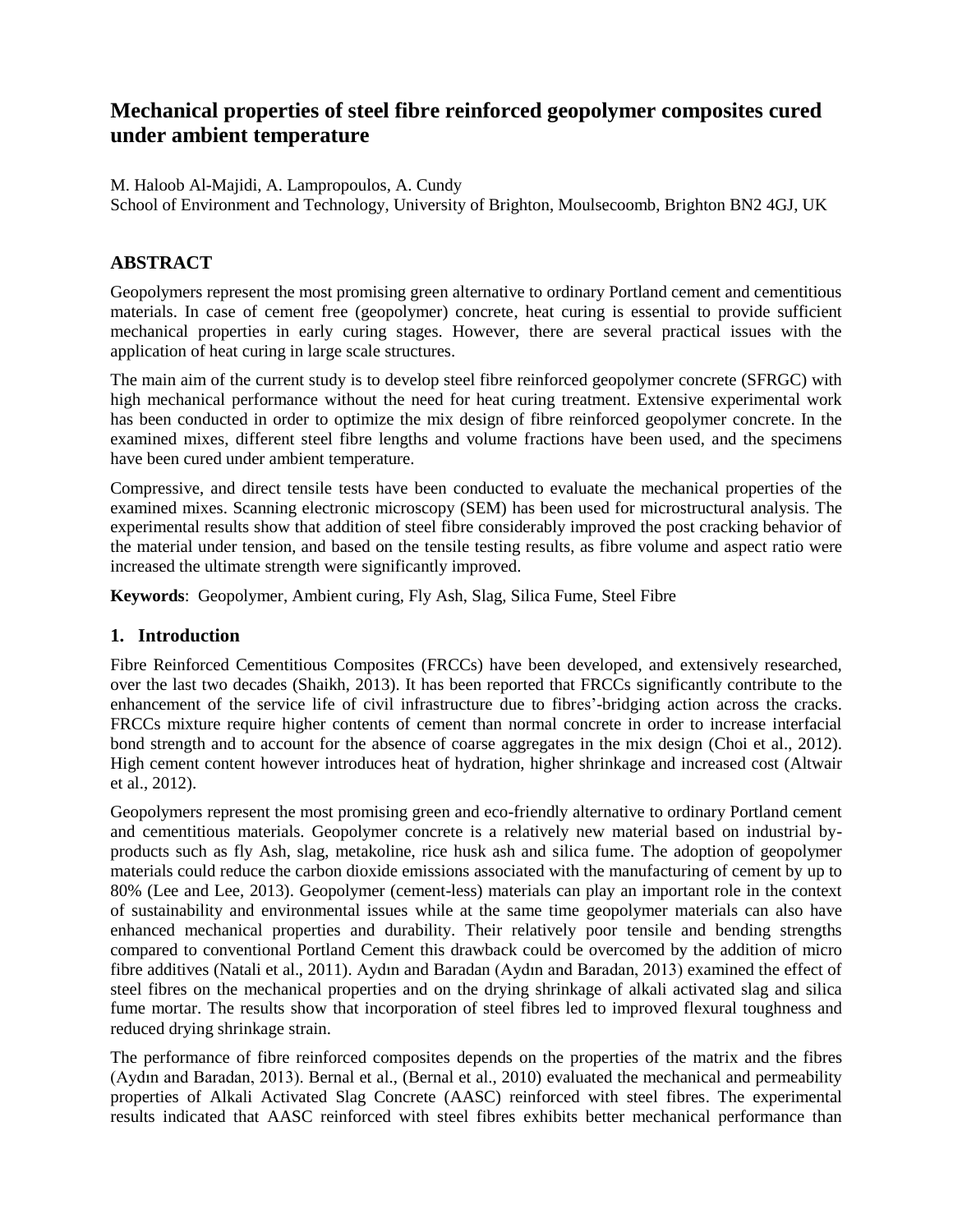Ordinary Portland Cement (OPC) concrete. Natali et al., (Natali et al., 2011) investigated the effect of different fibre types on the flexural performance on fibre reinforced geopolymer composite (Carbon, Eglass, Polyvinyl Alcohol (PVA) and Polyvinyl Chloride (PVC)). Their experimental results showed that application of all fibre types significantly improved the flexural strength and post-crack ductility.

Regarding the curing conditions, and based on previous studies (Davidovits, 2011, Deb et al., 2014, Islam et al., 2014), fly ash based geopolymer concretes require high temperatures treatment in order to obtain comparable performance (mechanical, physical and durability properties) to conventional concrete. However, heat curing treatment leads to increased cost and practical issues preventing in situ application of geopolymer concrete at large scale and to date there are very limited published studies on geopolymer concrete cured under ambient temperature (Deb et al., 2014, Nath and Sarker, 2014, Lee and Lee, 2013).

Previous experimental investigation conducted by the authors has focused on the evaluation of the performance of various geopolymer mixes cured under ambient temperatures (Mohammed Al-Majidi, 2016). The geopolymer matrix assessed in this study was produced using geopolymer binder (fly ash, slag and silica fume) mixed with potassium silicate alkaline activator. The main aim of the current study is to investigate the enhancement of the mechanical properties of geopolymer concrete cured under ambient temperature, by the addition of steel fibres. The effect of fibre lengths and volume fractions on the mechanical properties of the geopolymer materials has been evaluated through compressive strength, and tensile strength tests. In addition, the microstructural properties of the examined mixes were examined using Scanning Electron Microscopy (SEM).

### **2 Materials and experimental procedure**

### **2.1 Materials and mix proportions**

The geopolymer mortar matrix adopted in the present work was based on geopolymer binder (fly ash, slag and silica fume) mixed with potassium silicate with molar ratio equal to 1.25 and fine aggregate (Mohammed Al-Majidi, 2016). Silica sand with a particle size less than 0.5 mm was used as fine aggregate. The chemical compositions of the fly ash, slag and silica sand used are presented in table 1. Total binder and silica sand quantities of 775 kg/m3 and 1054 kg/m3 respectively were used for the mixes of the current investigation, values based on a previous study.

| Chemical compositions (%)         | Fly ash | Slag | Silica Sand |
|-----------------------------------|---------|------|-------------|
| Silicon Dioxide, SiO <sub>2</sub> | 59      | 35   | 99.73       |
| Aluminum Oxide, $Al_2O_3$         | 23      | 12   | 0.1         |
| Calcium Oxide, CaO                | 2.38    | 40   |             |
| Ferric Oxide, $Fe2O3$             | 8.8     | 0.2  | 0.051       |
| Sulphur Trioxide, SO <sub>3</sub> | 0.27    |      |             |
| Sodium Oxide, Na <sub>2</sub> O   | 0.74    |      | < 0.05      |
| Potassium Oxide, $K_2O$           | 2.81    |      | 0.01        |
| Magnesium Oxide, MgO              | 1.39    | 10   |             |
| Loss on ignition, LOI             | 6.7     |      | 0.09        |

**Table 1.** Chemical compositions of FA, GGBS and Silica Sand.

Six different mixtures were prepared, with varying fibre volume fractions (2% and 3%) and aspect ratios (37.5% and 81.5%). Steel fibres were sourced from Dramix, with lengths of 6mm and 13mm and diameter 0.16mm (Fig.1).

A Zyklos 75L mixer (Pan Mixer ZZ 75 HE) was used to prepare the fibre reinforced geopolymer composite. Geopolymer binder (Silica fume, fly ash and slag) placed first in the mixing drum, followed by alkaline liquid, and sand. The materials were dry mixed for 5 min before adding the water and alkaline activator. Mixing continued for a further 4 min before the fibres were added, followed by silica sand, to give a total mixing time of 13 minutes.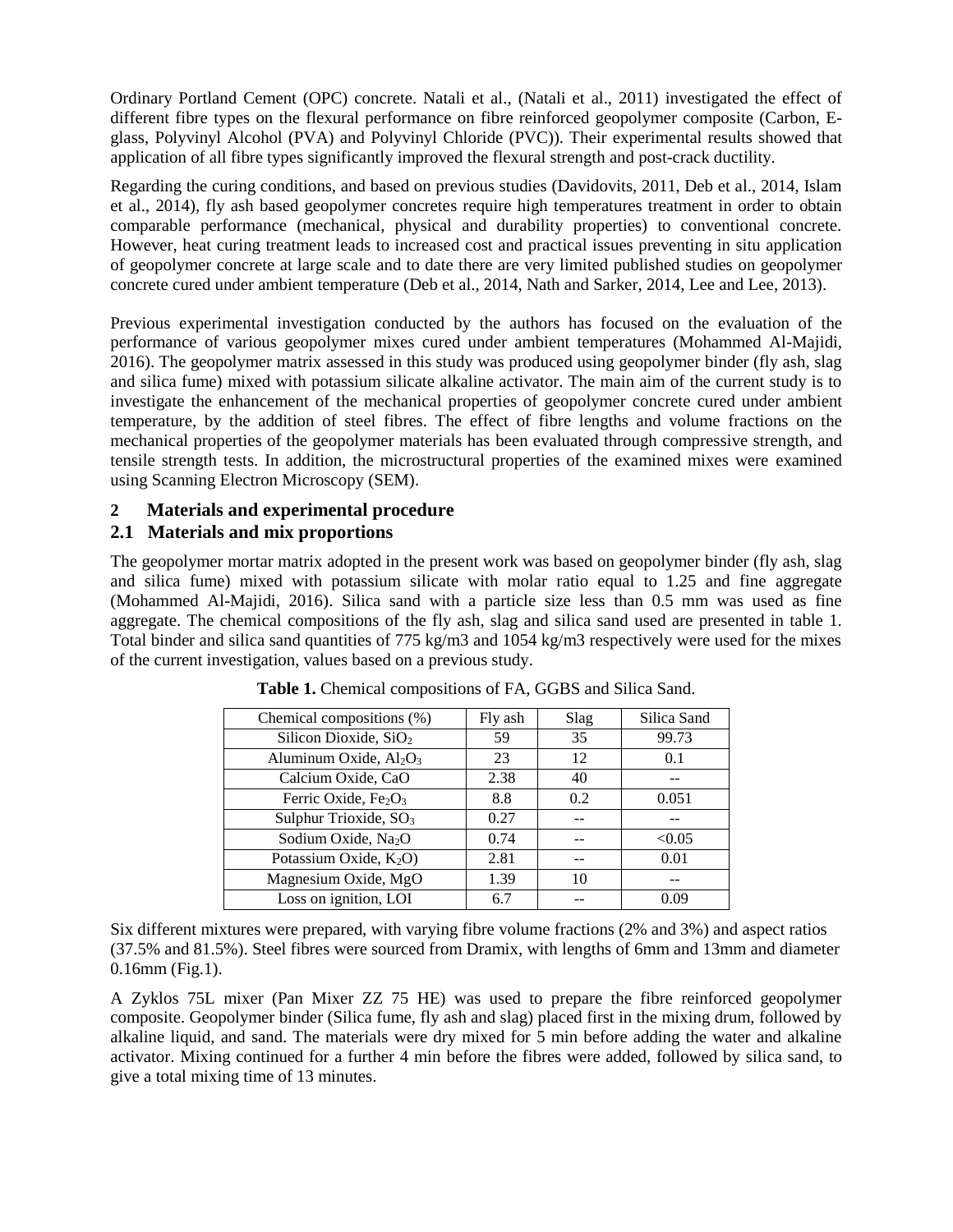

**Fig. 1.** Steel fibres used in this study

|  |  |  |                                                                                                                 | <b>Table 2.</b> Mixture compositions of steel fibre reinforced geopolymer mortar used in the present study. |  |
|--|--|--|-----------------------------------------------------------------------------------------------------------------|-------------------------------------------------------------------------------------------------------------|--|
|  |  |  | the contract of the contract of the contract of the contract of the contract of the contract of the contract of |                                                                                                             |  |

| Mix ID              | Fly Ash/<br>Binder | Slag/<br>Binder | Silica fume/<br>Binder | $K_2SiO_3/$<br><b>Binder</b> | Water/Binder | Steel fibre aspect<br>ratio $(L/D)$ | Steel fibre<br>volume fraction |
|---------------------|--------------------|-----------------|------------------------|------------------------------|--------------|-------------------------------------|--------------------------------|
| PG                  | 50%                | 40%             | 10%                    | 12%                          | 25%          | 0                                   | 0%                             |
| 2St6                | 50%                | 40%             | 10%                    | 12%                          | 25%          | 37.5                                | 2%                             |
| 3St6                | 50%                | 40%             | 10%                    | 12%                          | 25%          | 37.5                                | 3%                             |
| 2St13               | 50%                | 40%             | 10%                    | 12%                          | 25%          | 81.25                               | 2%                             |
| 3St13               | 50%                | 40%             | 10%                    | 12%                          | 25%          | 81.25                               | 3%                             |
| 3hyb St<br>$(6+13)$ | 50%                | 40%             | 10%                    | 12%                          | 25%          | $50\%$ 37.5 +50%<br>(81.25)         | 3%                             |

## **2.2. Experimental equipment and test procedures**

Compressive and direct tensile strength tests were conducted to determine the mechanical properties of the examined mixes. Compressive strength values were determined at 28 days using four cubes with 100mm side for each mixture. Tests were conducted under constant loading rate of 180 KN/min [13]. Direct tensile was determined using 'dog bone' shape specimens with mid-cross section dimensions 13mm X 50 mm (fig. 2a). The average extension was measured using Linear Variable displacement Transducers (LVDT) attached to a steel frame as shown in fig.2b. Direct tensile tests were conducted under displacement control with a constant rate of 0.4mm/min.

The microstructure of the mixtures was examined using Scanning Electronic Microscopy (SEM). Plain Geopolymer and SFRGC samples were taken from the cracked specimens after the end of the tensile tests. Samples were coated with carbon and imaged using a Leo S420 stereoscan scanning electron microscope with an accelerating voltage range of 1-30 kV.



**Fig. 2.** Experimental set up for (left) dog bone specimens and (right) tensile strength test set up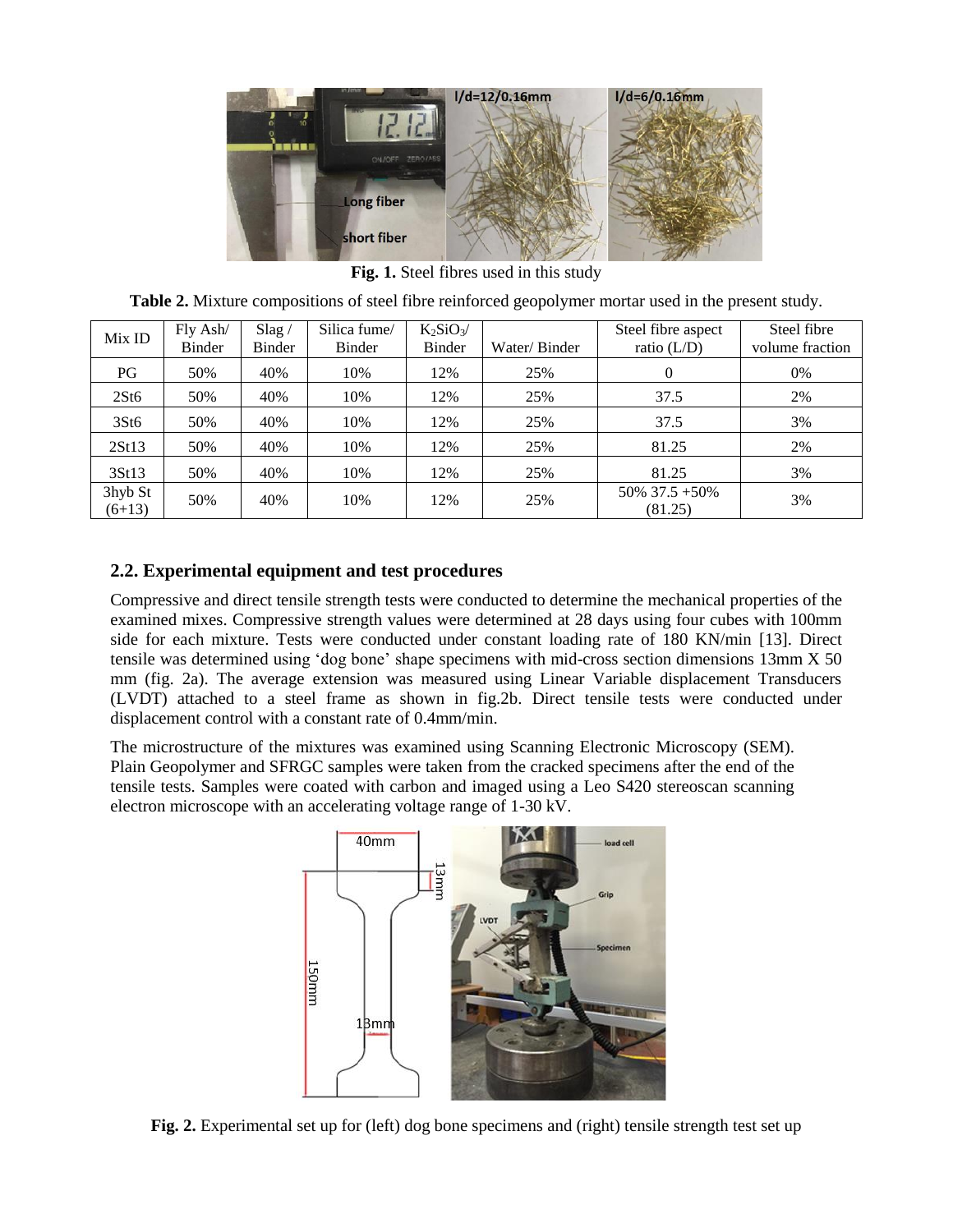### **3. Results**

#### **3.1 Compressive strength**

The average compressive strength results alongside with the scatter of the results for plain and steel fibre reinforced geopolymer composites are presented in Fig. 3.



**Fig. 3.** Compressive strength of steel fibre reinforced geopolymer composite (SFRGC)

The average compressive strength of the plain geopolymer mortar was 43.7 MPa. The incorporation of steel fibres increased the average compressive strength values by 15-25 MPa depending on the fibre length and dosage rates. Increment of the aspect ratio and volume fraction of the reinforcing steel fibres did not lead to a systematic increase in compressive strength performance. The compressive strength of 3% St13 showed the highest value of around 70 MPa. The results of figure 3 indicate that in all the examined cases, there is an increment of the compressive strength by the addition of steel fibres, although there is no clear relationship between the increase in compressive strength and the aspect ratio or volume fraction of the steel fibres used.

### **3.2 Tensile Strength test**

Direct tensile tests were carried out in order to investigate the effect of steel fibre aspect ratio and volume friction on the tensile strength of the examined mixes. Fig.4 shows the average direct tensile stress–strain together with the individual results for all the examined specimens.

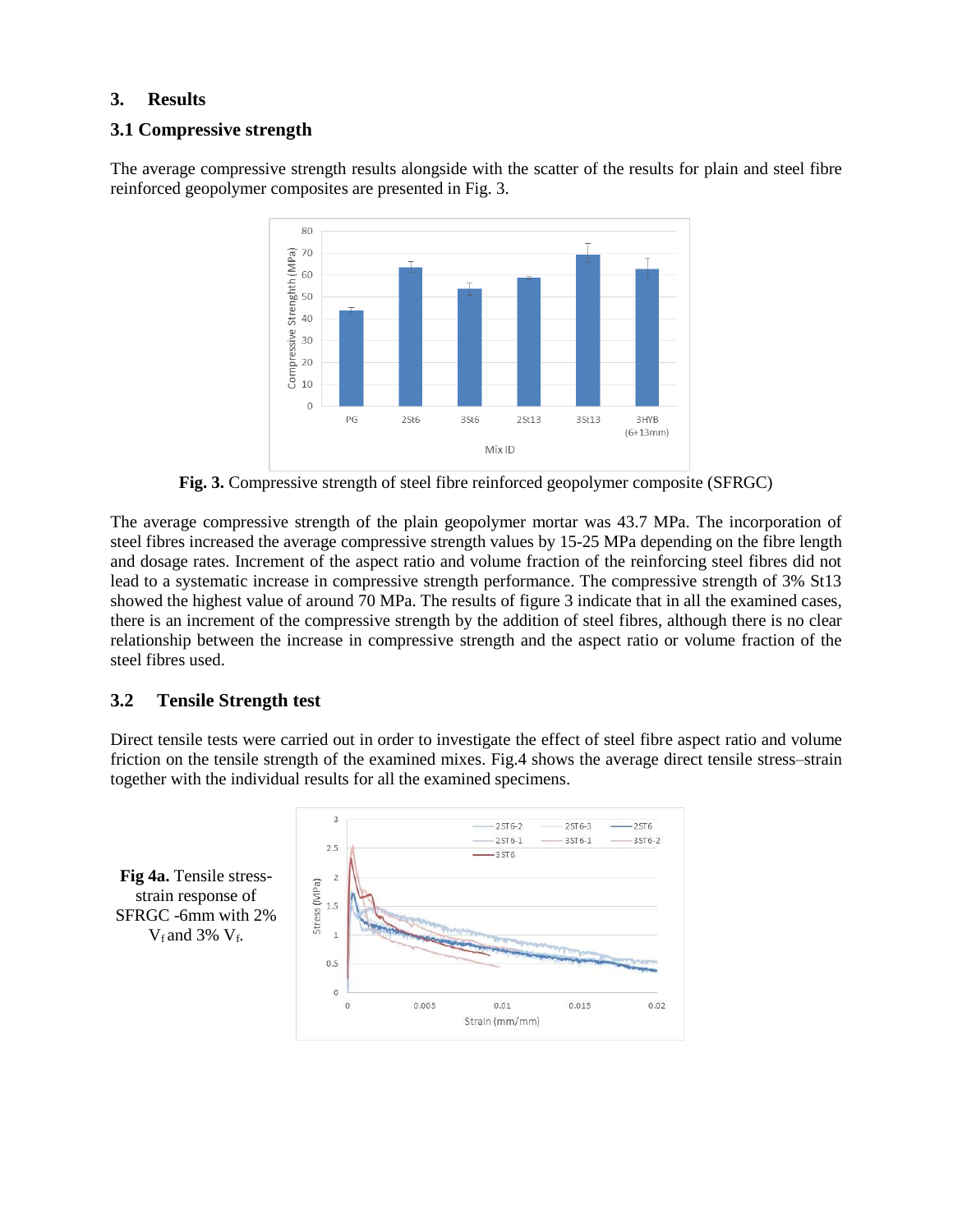

**Fig 4b.** Tensile stressstrain response of SFRGC -13mm with 2%  $V_f$  and 3%  $V_f$ .

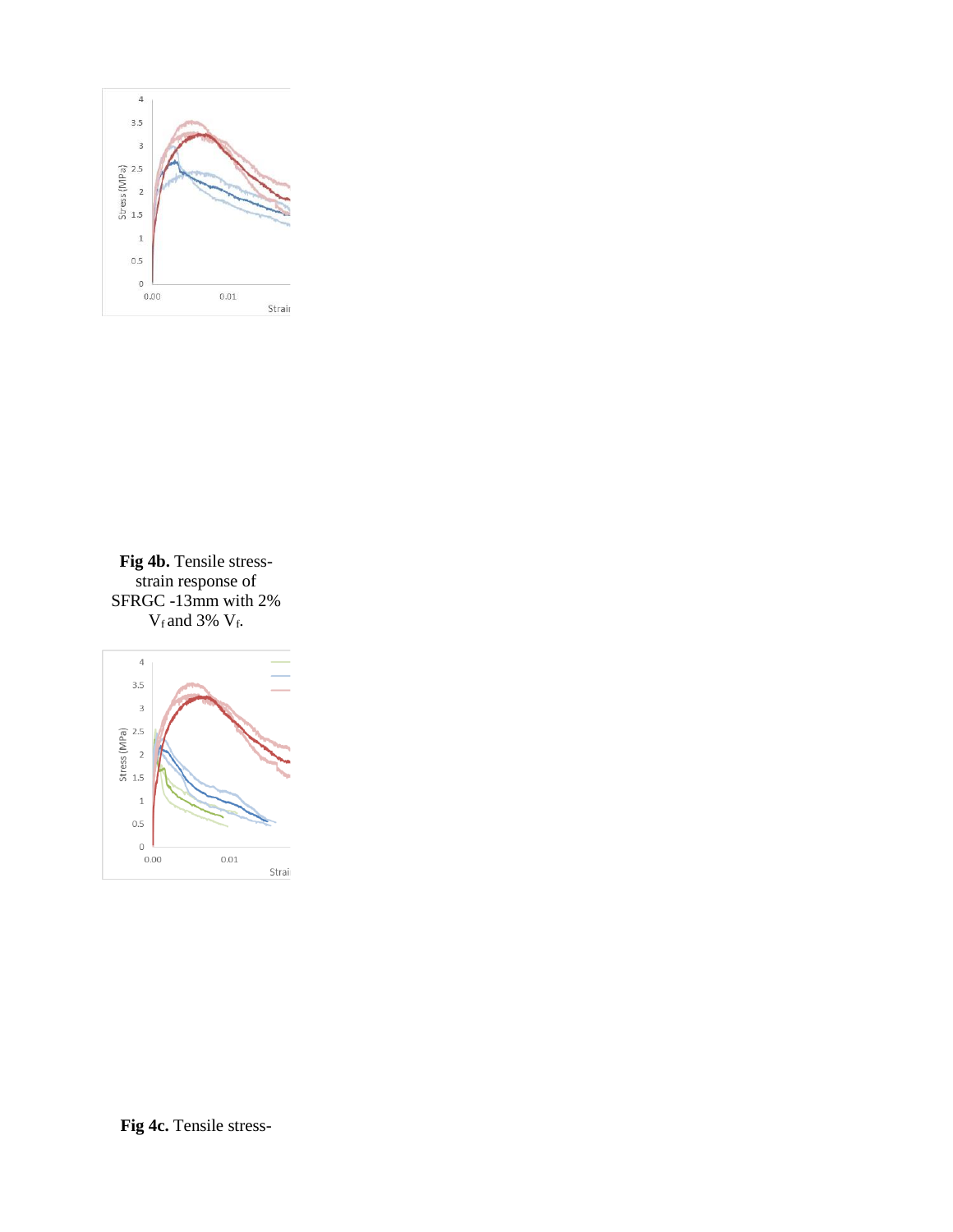strain response of SFRGC 3%  $V_f$  13mm, 6mm and 3hyb St  $(6+13)$ .

As can be observed from the results of Fig. 4, the initial linear elastic phase is followed by a non-linear strain-hardening behavior up to the peak load only in case of specimens with 13mm long steel fibres or mixture of 6mm and 13mm long fibres. In case of specimens with 6mm length only, there was not any strain hardening after the linear part which is attributed to the poor bond between the geopolymer matrix and the steel fibres. The highest strength and post peak stress values were achieved in the specimens with 13mm length where the bond between the fibres and the matrix is improved. The peak load and post cracking behavior were improved in all the examined specimens as the fibres content was increased. All the examined specimens failed in a steel fibre pull out mode.

From the stress-strain curves of Fig. 4, the tensile strength at the peak load was calculated and the results are presented in Fig. 5.



**Fig. 5.** Tensile strength of steel fibre reinforced geopolymer composite (SFRGC)

The experimental results indicate that the ultimate tensile strength is considerably increased as the steel fibre percentage and the length of the fibres are increased. Based on these results, the average tensile strength was increased 30% as fibre content was increased from 2% to 3% when 13mm steel fibre were used. The respective increment was found 15% when 6mm steel fibres were used.

#### **3.3 Scanning electronic microscopy (SEM)**

Scanning electron microscope (SEM) analyses were also conducted in the current study in order to provide in-depth understanding of the effect of the microstructure characteristics on the mechanical performance. SEM images of the plain and the steel fibre reinforced geopolymer composites after the end of the tensile tests are shown in fig (6 a-b).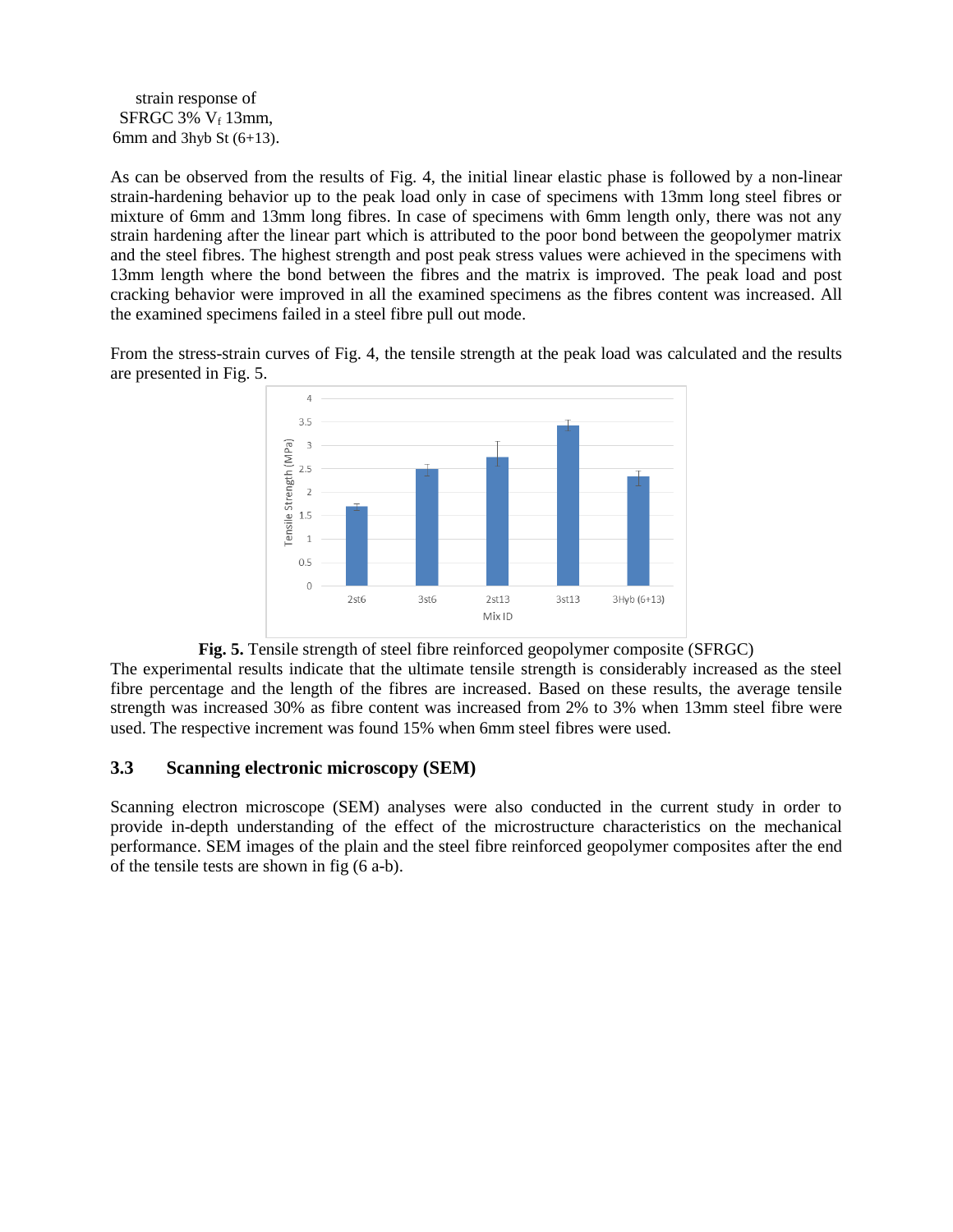





**Fig 6.** Scanning electronic microscopy micrographs of geopolymer composite (a) Plain geopolymer mortar and (b) perpendicular to the fracture surface of steel fibre/geopolymer composites.

From the SEM images presented in Fig. 6b, a relative rough steel fibre surface with attached geopolymer hydration products can be observed. This observation is attributed to the relatively good bond between the geopolymer matrix and the fibres and the subsequent pull-out failure of the examined specimens. Also, the unchanged diameter of the steel fibres and the relatively clean exposed fibres' surface indicates negligible degradative effect of the alkaline geopolymer matrix on the steel fibres.

#### **4. Conclusion**

Novel cement-free geopolymer composites, reinforced with steel fibres and cured at ambient temperature, have been examined in this study. The geopolymer matrix was based on fly ash, slag and silica fume, and potassium silicate alkaline activator, and steel fibres were added in order to improve the mechanical properties of the examined material. The influence of fibres' length and dosage rates on the mechanical properties of SFRGCs has been investigated through compressive and direct tensile tests. The microstructure of the examined geopolymer mixtures was also assessed using SEM. The following conclusions can be drawn from the results presented in this paper:

 The compressive strength of the examined specimens was increased by 15-25 MPa when steel fibres were added to the mix. Highest compressive strength was achieved when 3% of steel fibres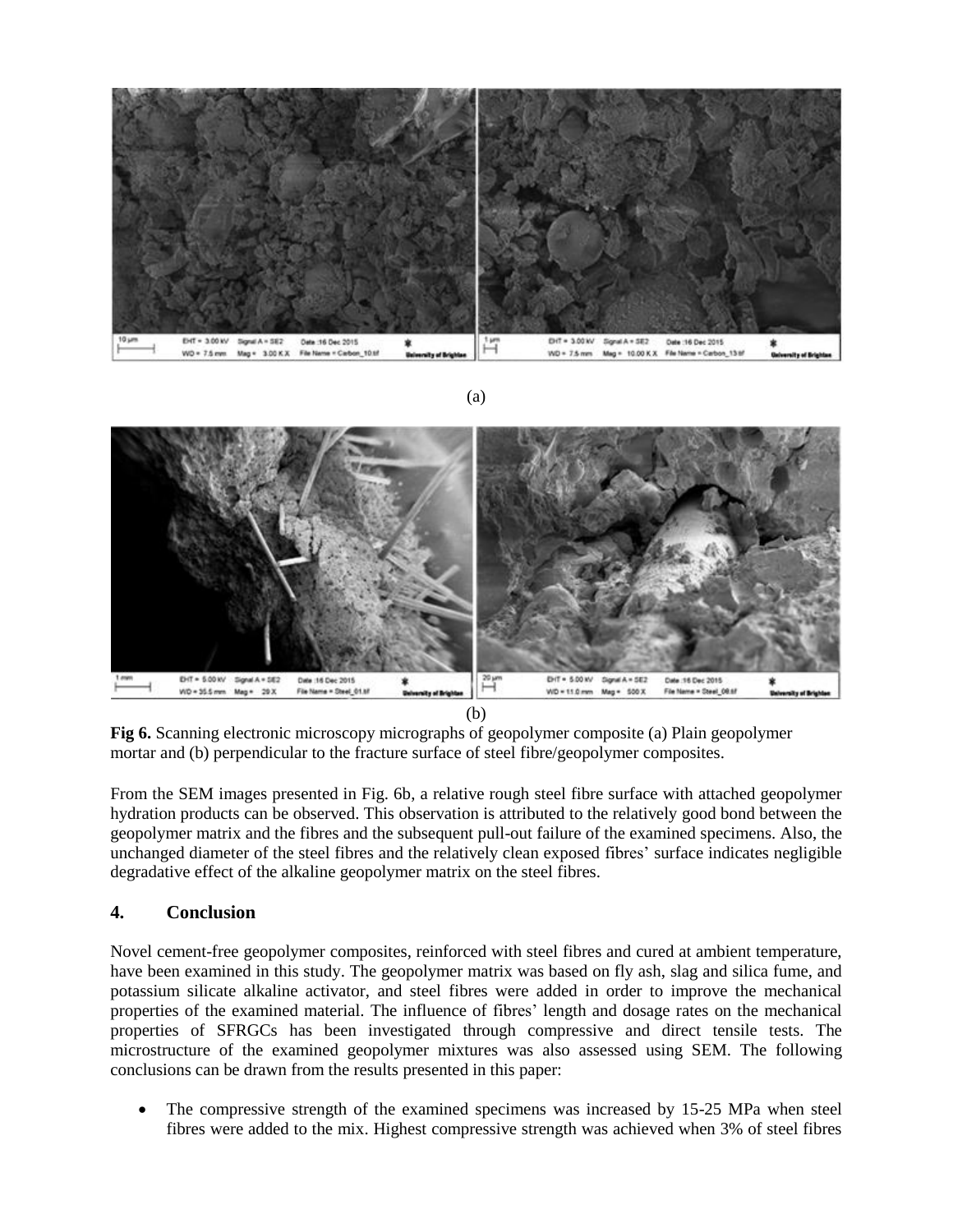with 13mm length were used, and the compressive strength value in this case was found to be around 70 MPa.

- Regarding the behaviour in tension, strain hardening was observed only when 13mm fibres or combination of 13mm with 6mm steel fibres was used. In case of SFRGC with 6mm steel fibres, strain hardening was prevented due to the poor bond between the geopolymer matrix and the steel fibres.
- The relatively Good bond between the matrix and the steel fibres was also evidenced by the rough surface of the steel fibres which appeared in SEM images of specimens tested under direct tension, where pull-out failure mode was observed.

#### **Acknowledgements**

The lead author gratefully acknowledges the Iraqi Ministry of Higher Education and Scientific Research-University of Basrah and Iraqi Culture attaché in London for award of a Doctoral scholarship. The authors would also like to thank Hanson Heidelberg Cement Group, Elkem UK, PQ Corporation and Sika Limited for providing raw materials.

#### **References**

- ASTM C109/C109M. Standard test method for compressive strength of hydraulic cement mortars (using 50 mm [2 in.] cube specimens). United States: ASTM Standards; 2007.
- ALTWAIR, N. M., MEGAT JOHARI, M. A. & SAIYID HASHIM, S. F. 2012. Flexural performance of green engineered cementitious composites containing high volume of palm oil fuel ash. *Construction and Building Materials,* 37**,** 518-525.
- AYDıN, S. & BARADAN, B. 2013. The effect of fiber properties on high performance alkaliactivated slag/silica fume mortars. *Composites Part B: Engineering,* 45**,** 63-69.
- BERNAL, S., DE GUTIERREZ, R., DELVASTO, S. & RODRIGUEZ, E. 2010. Performance of an alkali-activated slag concrete reinforced with steel fibers. *Construction and Building Materials,* 24**,** 208-214.
- CHOI, W.-C., YUN, H.-D., KANG, J.-W. & KIM, S.-W. 2012. Development of recycled strainhardening cement-based composite (SHCC) for sustainable infrastructures. *Composites Part B: Engineering,* 43**,** 627-635.
- DAVIDOVITS, J. 2011. *Geopolymer Chemistry and Applications*, Geopolymer Institute, 2011.
- DEB, P. S., NATH, P. & SARKER, P. K. 2014. The effects of ground granulated blast-furnace slag blending with fly ash and activator content on the workability and strength properties of geopolymer concrete cured at ambient temperature. *Materials & Design,* 62**,** 32-39.
- ISLAM, A., ALENGARAM, U. J., JUMAAT, M. Z. & BASHAR, I. I. 2014. The development of compressive strength of ground granulated blast furnace slag-palm oil fuel ash-fly ash based geopolymer mortar. *Materials & Design,* 56**,** 833-841.
- LEE, N. K. & LEE, H. K. 2013. Setting and mechanical properties of alkali-activated fly ash/slag concrete manufactured at room temperature. *Construction and Building Materials,* 47**,** 1201-1209.
- MOHAMMED AL-MAJIDI, A. L., ANDREW CUNDY. Experimental investigation of the effect of silica fume on geopolymer mortar cured under ambient temperature. Rheological Measurement of Building Materials 2016, 2016 Regensburg, Germany. Markus Greim, Wolfgang Kusterle and Oliver Teubert.
- NATALI, A., MANZI, S. & BIGNOZZI, M. C. 2011. Novel fiber-reinforced composite materials based on sustainable geopolymer matrix. *Procedia Engineering,* 21**,** 1124-1131.
- NATH, P. & SARKER, P. K. 2014. Effect of GGBFS on setting, workability and early strength properties of fly ash geopolymer concrete cured in ambient condition. *Construction and Building Materials,* 66**,** 163-171.